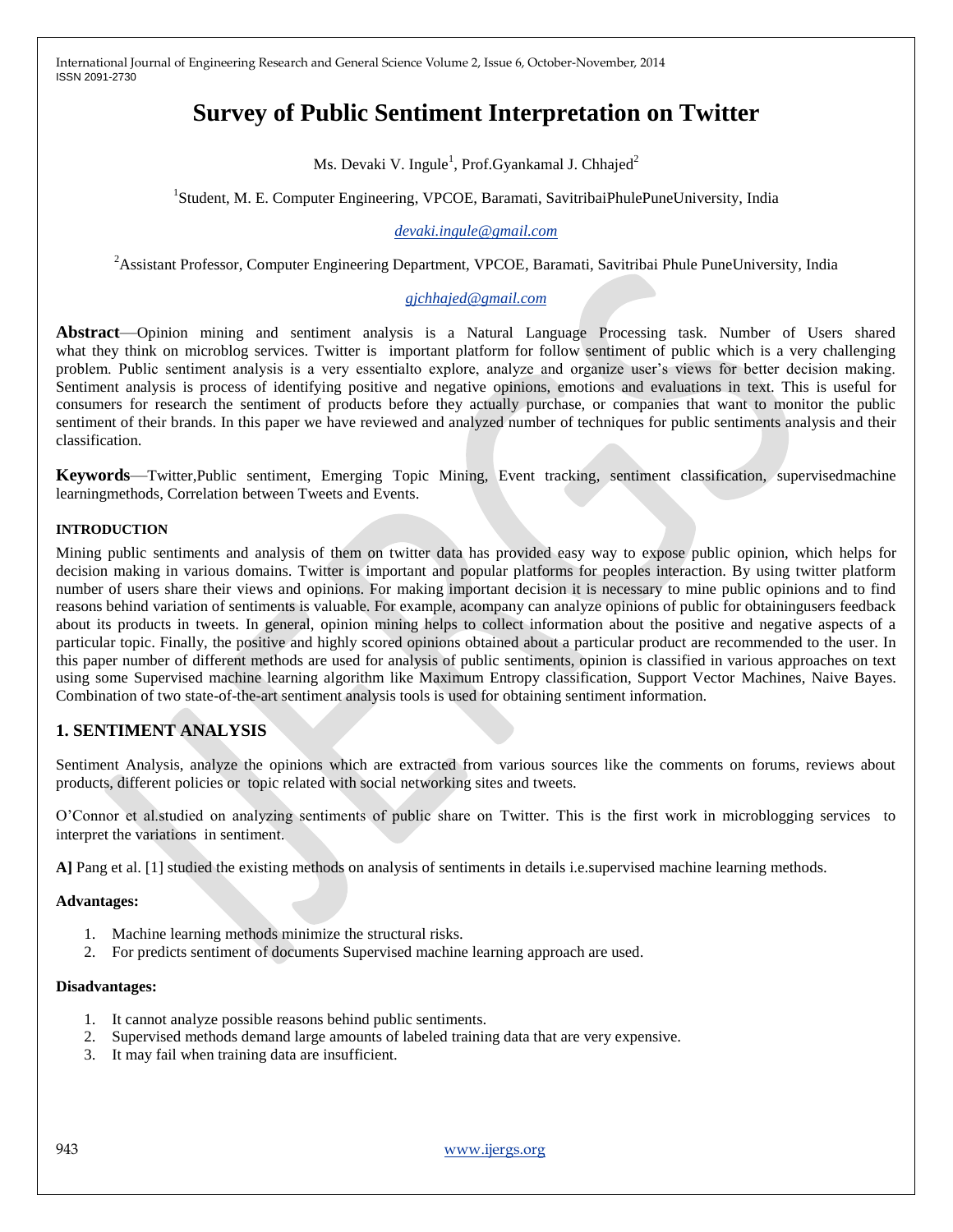**B]** M.Hu and B. Liu [2] also works on mining and summarizing customer reviews based on data mining and natural language processing methods. This paper develops different novel techniques to summarize reviews of customers. It summarizes reviews by following three ways:

- 1. It mine features of products on which customers have been commented.
- 2. It Identifies opinions and decides whether it is positive or negative in each review.
- 3. It also summarizing the results of opinions.

## **Advantages:**

- 1. It predicts movie sales and elections so it's easy to make decisions.
- 2. It provides a feature-based summary of a large number of customer reviews of a product sold online.
- 3. Summarizing the reviews is useful to common shoppers, also to product manufacturers.

#### **Disadvantages:**

- 1. It cannot determine the opinions strength.
- 2. It also not expressed opinions with adverbs, verbs and nouns.

**C]** W.zhang et al. [3] conducted detailed study of opinions retrieval from blogs. In this paper, they have presented a three-component opinion retrieval algorithm. The first component is an information retrieval module. The second one classifies documents into opinionative and no opinionative documents, and keeps the former. The third component ensures that the opinions are related to the query, and ranks the documents in certain order.

Meng et al.collected opinions in Twitter for entities by mining hash-tags to conclude the presence of entities and sentiments from each tweets.

## **Advantages:**

- 1. It mines hash tags for opinions.
- 2. It has higher performance than a state-of-art opinion retrieval system.

# **Disadvantages:**

- 1. It cannot handle more general writings and crossing domains.
- 2. It cannot select detail features.
- 3. It cannot implement better NEAR operator.
- 4. Because of all tweets cannot contain hash tags, it is difficult to gain sufficient coverage for an events.

Sentiment classification is one of the best applications of sentiment analysis which classifies text into number of categories.

**D]** Li.Jiang et.al [4] described the target-dependent Twitter sentiment Classification. The state-of-the-art technique solves the problem of target dependent classification which adopts the target-independent strategy. To given target it always assign irrelevant sentiments .For agiven query, it classifies the sentiments of the tweets according to there categories whether they contain positive, or negative or any neutral sentiments about the query. Here the query considers as the target of the sentiments.

# **Advantages:**

- 1. This technique gives the high performance for target-dependent twitter sentiment classification.
- 2. By using words which are connected to the given target it incorporates syntactic features that are generated using words syntactically to decide sentiment is about the given target or not.

#### **Disadvantages:**

- 1. It is not search out the relations between a target and its extended targets.
- 2. It is not able to explore relations between twitter accounts that classifies the sentiments.
- 3. It decreases the performance of very short and ambiguous tweets.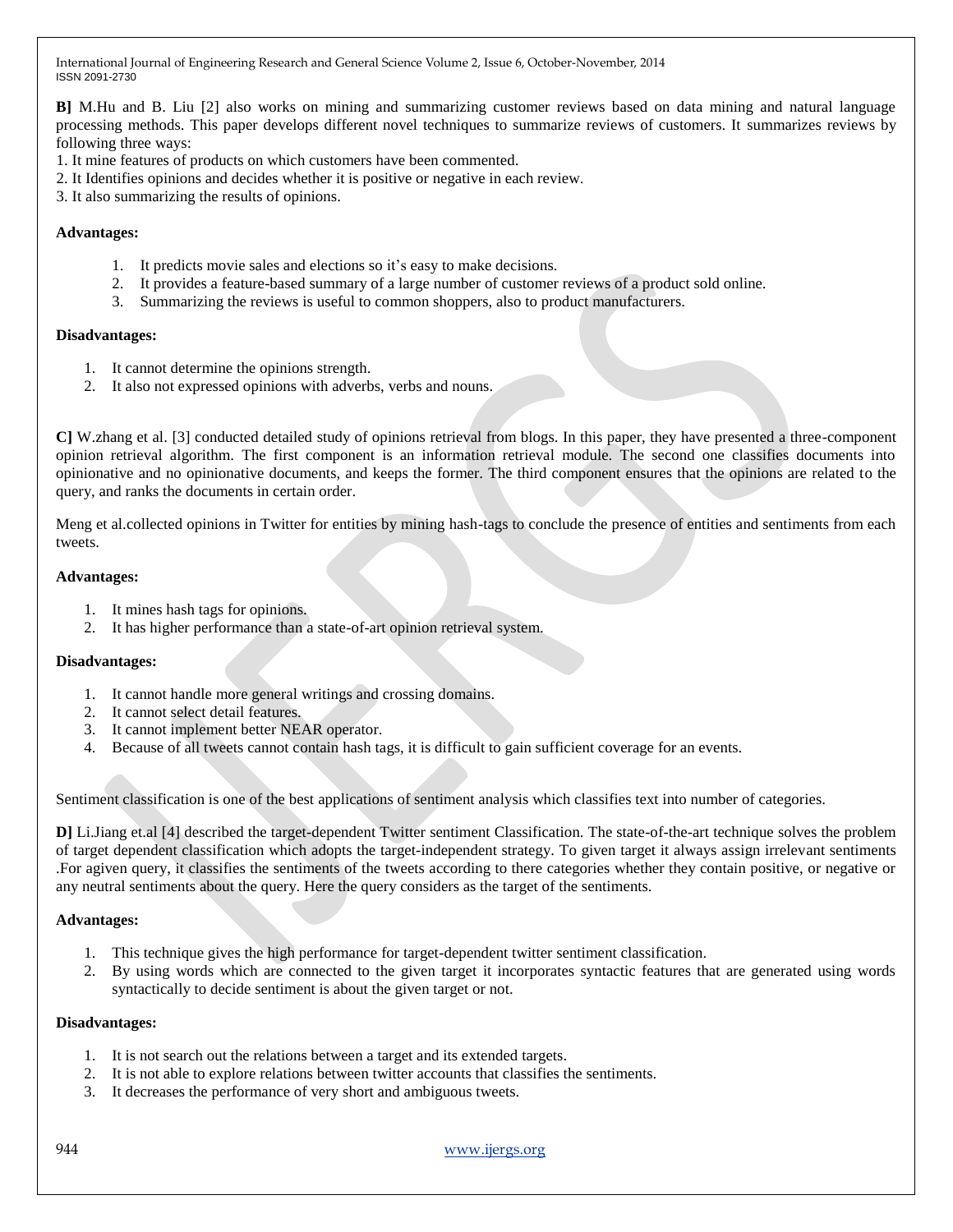# **2. EVENT DETECTION AND TRACKING**

Events are the good reasons behind the variations of sentiments related to target. By tracking the events, and detecting sentiment analysis about events and also tracking variations in sentiments and finding reasons for changes the sentiments completes this task.

**A]** Leskovec et al.[5] proposed work on tracking memes, for example quoted phrases and sentences. This work offers some of analysis of the global news cycle and the dynamics of information propagation between mainstream and social media. It identifies short distinctive phrases that travel relatively intact through online text as it evolves over time.

## **Advantages:**

1. It provides temporal relationships such as the possibility of employing a type of two-species predator-prey model with blogs and the news media as the two interacting participants.

#### **Disadvantages:**

- 1. It is applicable only for representative events, such as biggest event in whole twitter message stream.
- 2. Fine grained events can be detected very hardly.

**B]** B-S Lee and J.Weng [6] concentrate on detection of events through analysis of the contents which are published in Twitter. This paper proposes EDCoW that is Event Detection with Clustering of Wavelet based on Signals for detecting events.

## **Advantages:**

- 1. EDCoW (Event Detection with Clustering of Wavelet-based Signals) signal independently treats each word.
- 2. EDCoW (Event Detection with Clustering of Wavelet-based Signals) achieves good performance.
- 3. This could possibly contribute to study the temporal evolution of event.

#### **Disadvantages:**

- 1. It cannot contribute relationship among users to event detection.
- 2. This design of EDCoW not applicable on time lag when it computing for the cross correlation between a pair of words.

# **3. DATA VISUALIZATION**

**A]** D.Tao et.al [7] deeply studied subspace learning algorithms and ranking. Retrieving of images from large databases is very active research field today. For retrieving images content based image retrieval (CBIR) technique is used. It is related by semantically to query of user from an collected database of images.SVM classifier always unstable for a smaller size training set. SVMRF becomes poor if there are number of samples of positive feedback are small.SVM has also an problem of over fitting.

#### **Advantages:**

- 1. It improves the performance of relevance feedback.
- 2. SVM classifier always unstable on a smaller size of training set to address this it develops an asymmetric bagging-based SVM (AB-SVM).
- 3. For over fitting problem it used the random subspace method and SVM together for relevance feedback.

#### **Disadvantages:**

- 1. It cannot use tested tuning method and not select the parameters of kernel based algorithms.
- 2. These works are not useful for text data especially for noisy text data.
- 3. Because of explicit queries are not present in task, ranking methods cannot solve the reason mining task.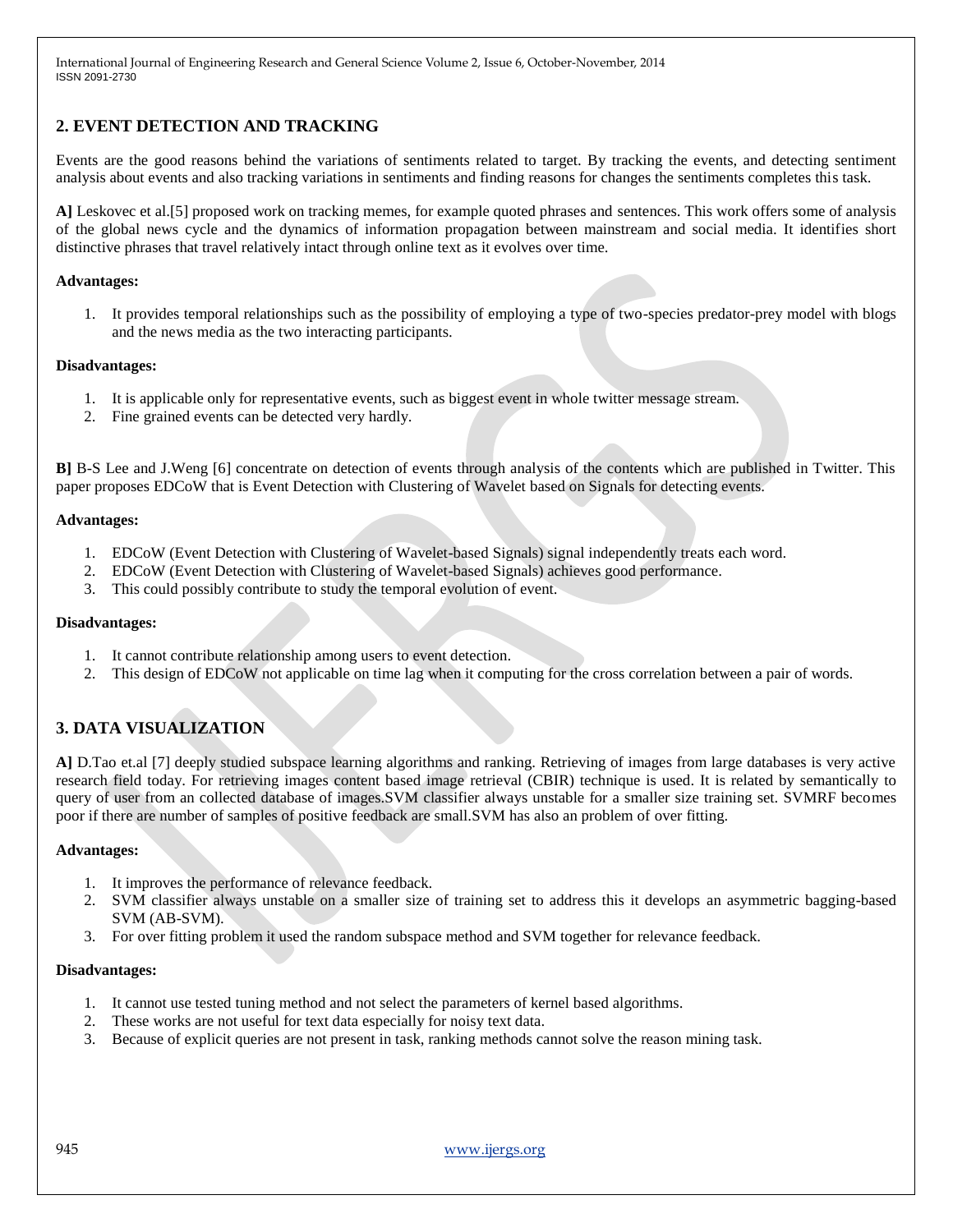# **4. CORRELATION BETWEEN TWEETS AND EVENTS**

**A]** T.Sakaki et al.[8] developed novel models to map tweets in a public segmentation. They detect real-time events in Twitter such as earthquakes. Theyalso proposes an algorithm for monitoring tweets detect event. Each Twitter user is considering as a sensor.Kalman filtering and particle filtering are used for estimation of location.

# **Advantages:**

- 1. Earthquakes are detected by this system and sends e-mails to users who are registered users.
- 2. Kalman filtering and particle filtering detects and provides estimation for location.

## **Disadvantages:**

- 1. It cannot detect multiple event occurrences.
- 2. It cannot provide advanced algorithms for query expansion.
- 3. There was only one target event at a time.

**B]** Y.Hu et.al [9] proposed a joint statistical model ET-LDA that characterizes topical effects between an event and its related Twitter feeds. This model enables the topic modeling of the event and the segmentation of the each event or tweet.

## **Advantages:**

- 1. It extracts a variety of dimensions such as sentiment and polarity.
- 2. It describes the temporal correlation between overall tweets.

## **Disadvantages:**

1. They model each tweet as a multinomial mixture of all events, which is obviously unreasonable due to short lengths of tweets.

**C]** Chakrabarti and Punera [10] have described a variant of Hidden Markov Models in event summarization from tweets. It gets an intermediate representation for a sequence of tweets relevant for an event. In this paper use of sophisticated techniques to summarize the relevant tweets are used for some highly structured and recurring events. Hidden Markov Models gives the hidden events.

# **Advantages:**

- 1. It provides benefits for existing query matching technologies.
- 2. It works well for one-shot events such as earthquakes.
- 3. It tackled the problem of constructing real time summaries of events.
- 4. It learns an underlying hidden state representation of an event.

#### **Disadvantages:**

- 1. It does not use the continuous time stamps present in tweets.
- 2. It is not possible to gets minimal set of tweets which are relevant to an event.
- 3. It cannot provide a summary of long occurrences and unpredictable events.
- 4. In above novel model noises and background topics cannot be eliminated.

**[D]**Shulong Tan et.al [11] proposes LDA model for interpreting public sentiment variations on Twitter. WhereLatent Dirichlet Allocation (LDA) propose two models 1.Foreground and Background LDA (FB-LDA) and 2.Reason Candidate and Background LDA (RCB-LDA) in which FB-LDA model can remove background topics and then extract foreground topics to show possible reasons and Reason Candidate and Background LDA(RCB-LDA) model provides ranking them with respect to their popularity within the variation period. RCB-LDA model also finding the correlation between tweets and their events.

946 www.ijergs.org